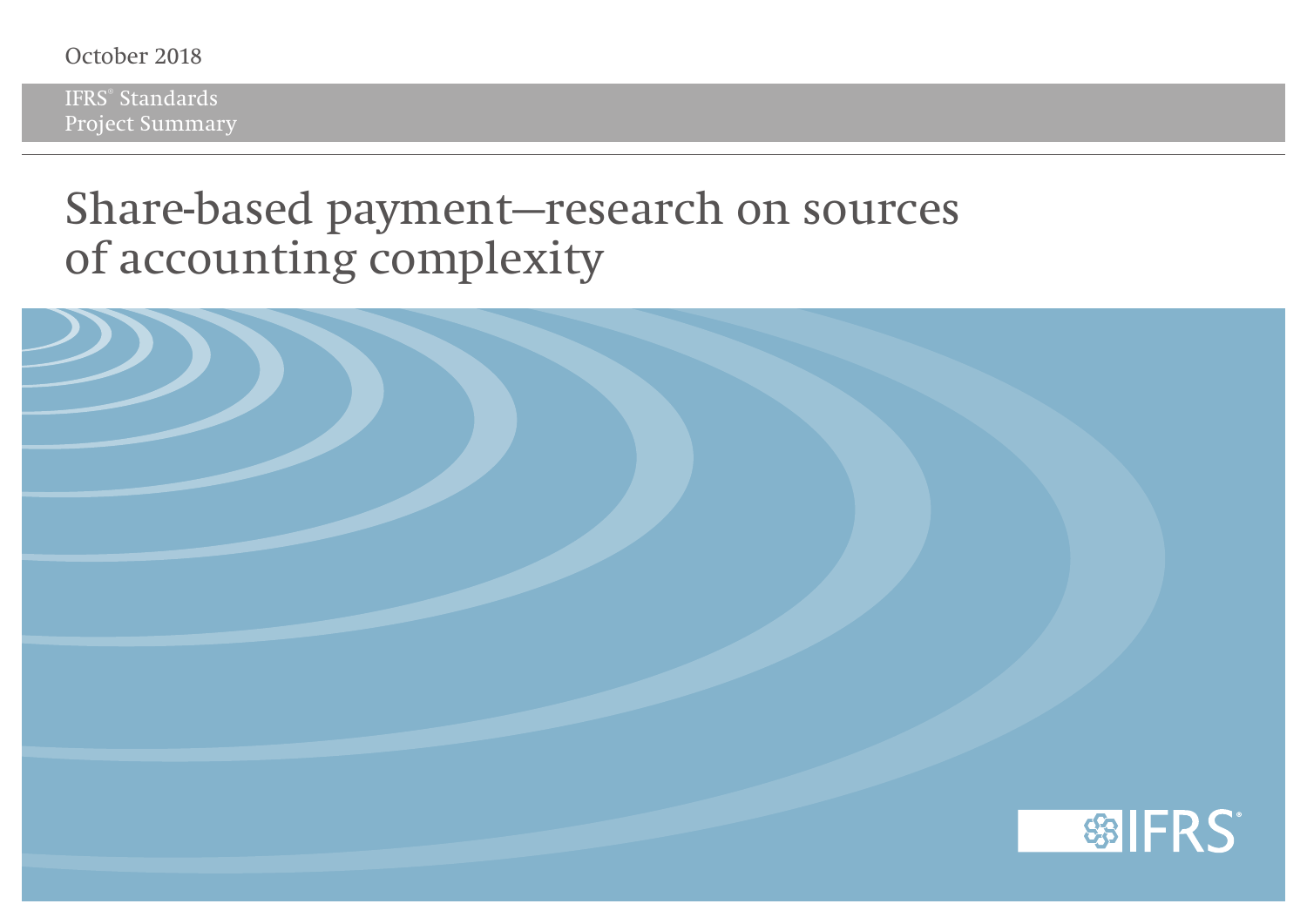## The Board's research programme

The International Accounting Standards Board (Board) conducts research projects to gather evidence so that it can assess whether an accounting problem exists, whether the problem is sufficiently important that standard-setting is required and whether a feasible solution can be found.

## This Project Summary

This Project Summary summarises work performed and conclusions reached in the research project on sources of complexity in accounting for share-based payments.

This Project Summary was compiled by the staff of the IFRS Foundation. It summarises material prepared by the staff for discussion by the Board and the Board's discussion of that material. This Project Summary does not change any existing requirements and adds no new requirements. This Project Summary does not provide advice and has no authority.

Official pronouncements of the Board are available in electronic format to eIFRS subscribers. Publications are available for ordering from the IFRS Foundation website at www.ifrs.org.

### Contents of this Project Summary

- •At a glance
- •Sources of information
- •Research findings
- •Feedback on research findings and conclusion
- •Appendix A—Measurement models in IFRS 2
- •Appendix B—What does information required by IFRS 2 tell users of financial statements?
- •Appendix C—Other IFRS Standards and other projects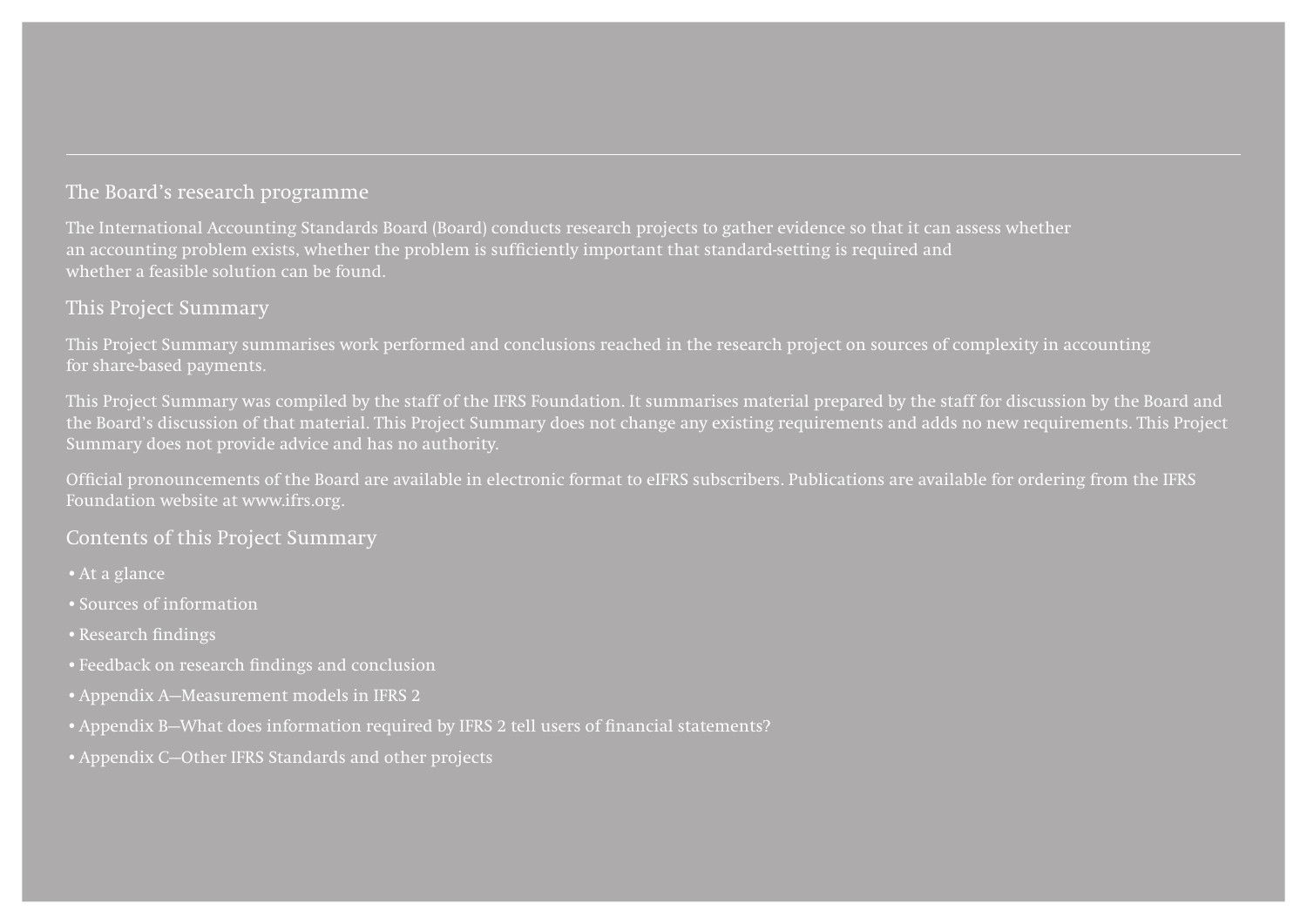## At a glance

In 2015 and 2016, the International Accounting Standards Board (Board) conducted a research project on sources of complexity in applying IFRS 2 *Share-based Payment*.

The objectives of the project were to:

- •identify the most common areas of complexity in accounting for share-based payments and the main causes;
- •analyse why IFRS 2 attracted many interpretation requests; and
- •assess whether there is a financial reporting problem in this area, and whether and how to address any such problem.

After reviewing the evidence gathered, the Board concluded that there were no significant financial reporting problems pointing to a need to amend IFRS 2.

### Why did the Board do this research?

Many respondents to the Board's Agenda Consultation in 2011, especially preparers of financial statements, commented that:

- accounting for share-based payment is complex.
- IFRS 2 was difficult to interpret. This difficulty had led to many requests to the IFRS Interpretations Committee.

In response, the Board carried out a research project to consider the issues raised.

### Summary of findings

The research project identified two main sources of complexity and, thus, of requests for interpretations:

- the variety and complexity of terms and conditions of share-based payments; and
- some features of the grant-date fair value measurement model used by IFRS 2 for share-based payments settled in shares or share options.

The review of interpretation requests indicated that the Board and the IFRS Interpretations Committee have already addressed the main issues that have arisen in practice since IFRS 2 was issued.

### Feedback and conclusion

In May 2016, the Board completed its review of the findings of the project and of feedback from stakeholders. The purpose of this review was to assess whether the Board should consider amending IFRS 2. In the light of the evidence gathered, the Board concluded that:

- there were no significant financial reporting problems pointing to a need to amend IFRS 2; and
- there was no need to perform further research on this topic or to seek further feedback from stakeholders.

### For more information

Information about the research project is available on the Board's web site at:

[http://www.ifrs.org/projects/work-plan/](http://www.ifrs.org/projects/work-plan/share-based-payment/) [share-based-payment/](http://www.ifrs.org/projects/work-plan/share-based-payment/).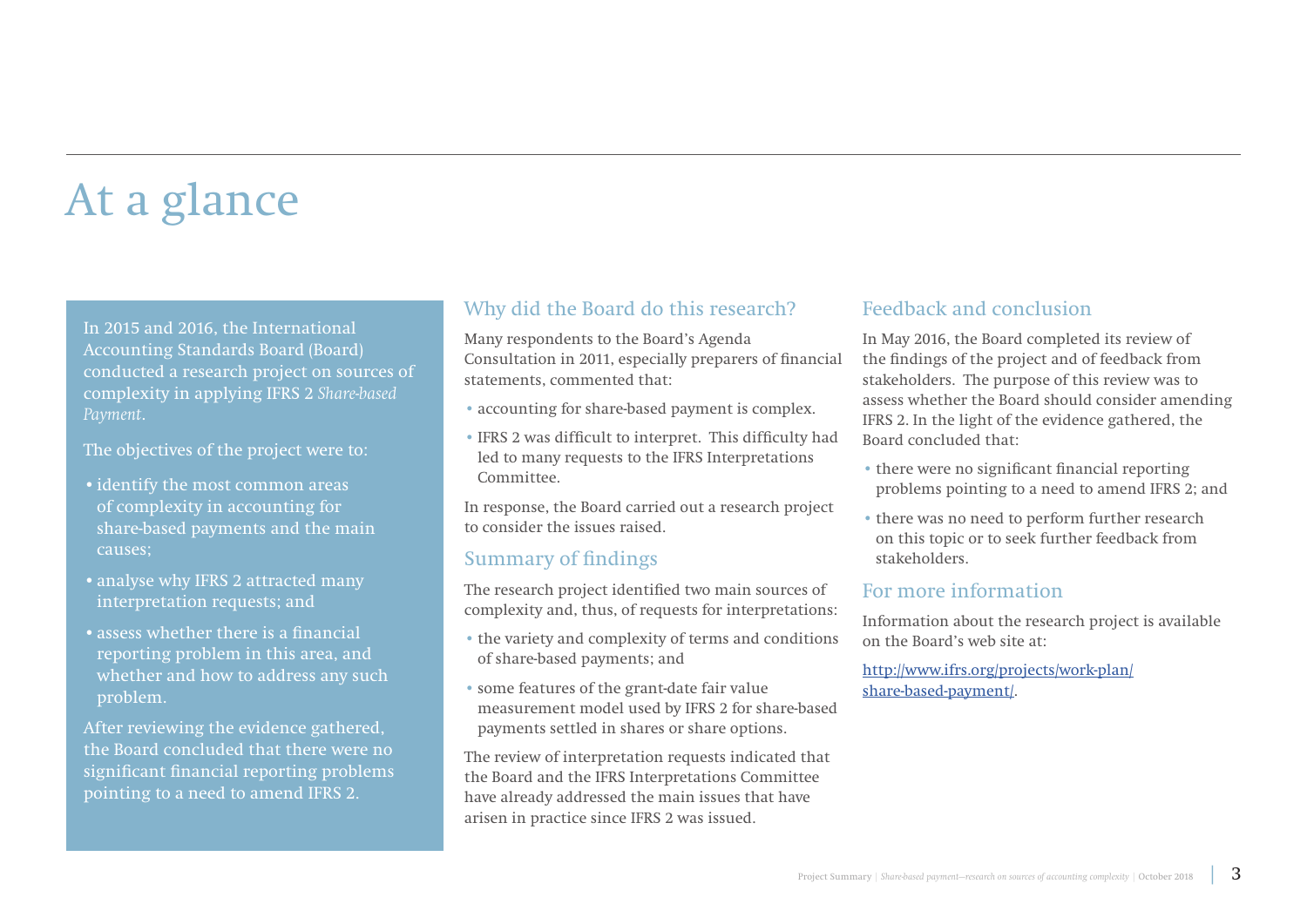## Sources of information

The staff used the following sources in their research:

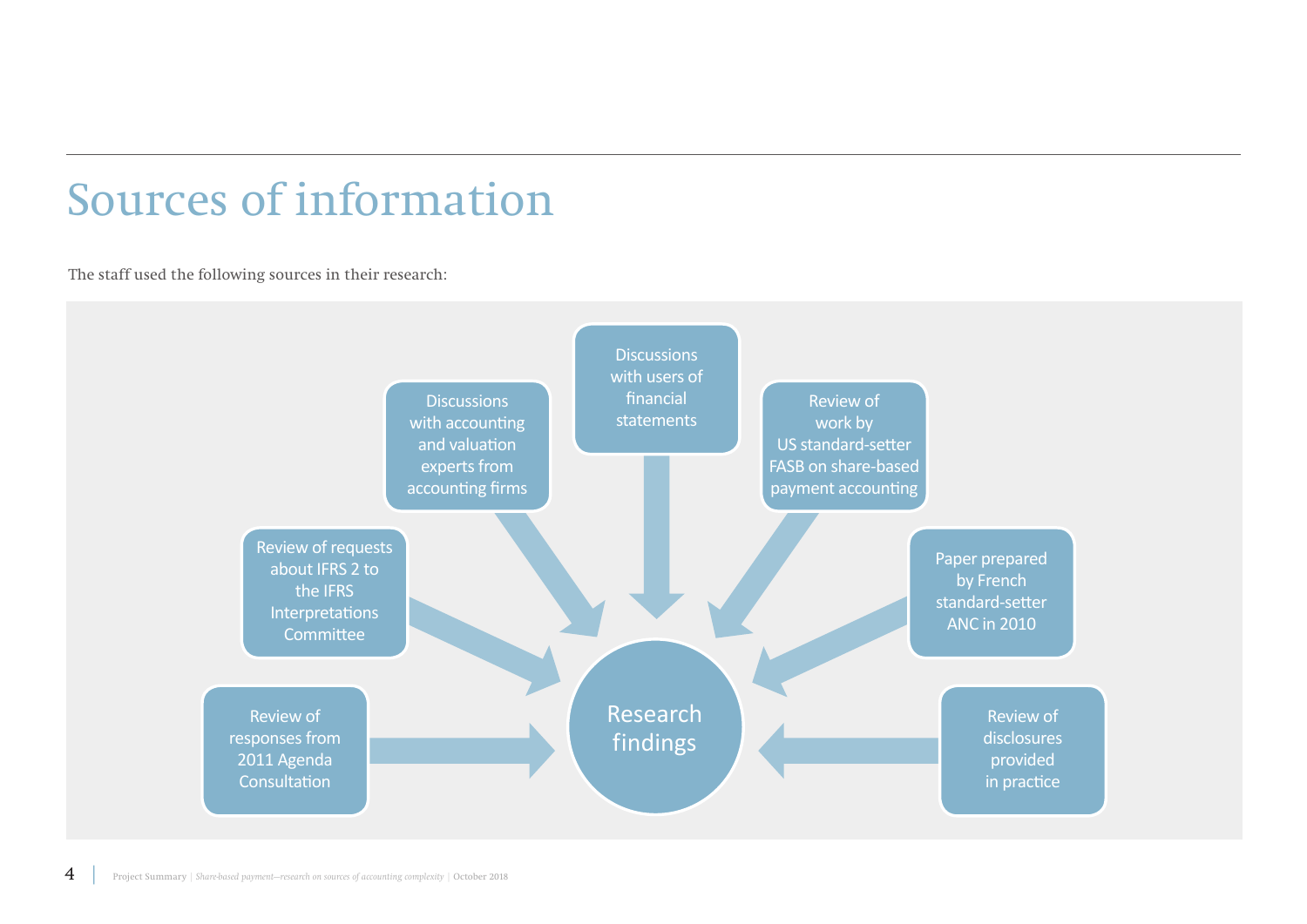## Research findings

The main output of the research project was a staff paper *[Report on research so far](https://www.ifrs.org/-/media/feature/meetings/2016/may/iasb/share-based-payment/ap16a-share-based-payment.pdf)* presented to the Board in November 2015. This identified two main sources of complexity in accounting for share-based payments:

- the variety and complexity of the terms and conditions of share-based payments; and
- •some features of the grant-date fair value measurement model used for equity-settled share-based payments.

The staff paper also comments on disclosure.

## Variety and complexity of terms and conditions of share-based payments

Entities often structure share-based payments in particular ways to achieve a range of objectives. Those objectives include providing management personnel and employees with incentives intended to improve their performance and retention, and may also include achieving particular accounting outcomes. Those accounting outcomes may include limiting the amount and volatility of the expense or delaying the recognition of the expense.

To meet these objectives, the terms and conditions of share-based payments are varied and complex. This variety and complexity contribute significantly to complexity in accounting for transactions involving these payments.

Accounting standards cannot remove the complexity arising from the variety and complexity of terms and conditions of share-based payments.

For background information on the measurement models used in IFRS 2, and on what the resulting information tells users of financial statements, please see Appendices A and B.

### Grant-date fair value measurement

The research project found that, in practice, most application issues for entities applying IFRS 2 arise from features of the grant-date fair value measurement model used for share-based payments settled in shares or share options (equity-settled share-based payments). These application issues include:

- **difficulty in understanding why changes in share price do not affect the accounting for equity‑settled share-based payments.** The accounting for such payments does not reflect changes after the grant date in the price of equity instruments that the entity must ultimately issue in payment. In contrast, accounting for cash-settled share-based payments does reflect such changes after the grant date because those price changes affect the amount of cash the entity must ultimately pay. The staff paper *Report on research so far* explains that, for equity-settled share-based payments, not accounting for changes in price after the grant date:
- $\blacksquare$  is consistent with the accounting for other obligations that must be settled by issuing equity instruments in payment; and
- reflects the fact that the value of services received is unlikely to change after the grant date in line with changes in the share price.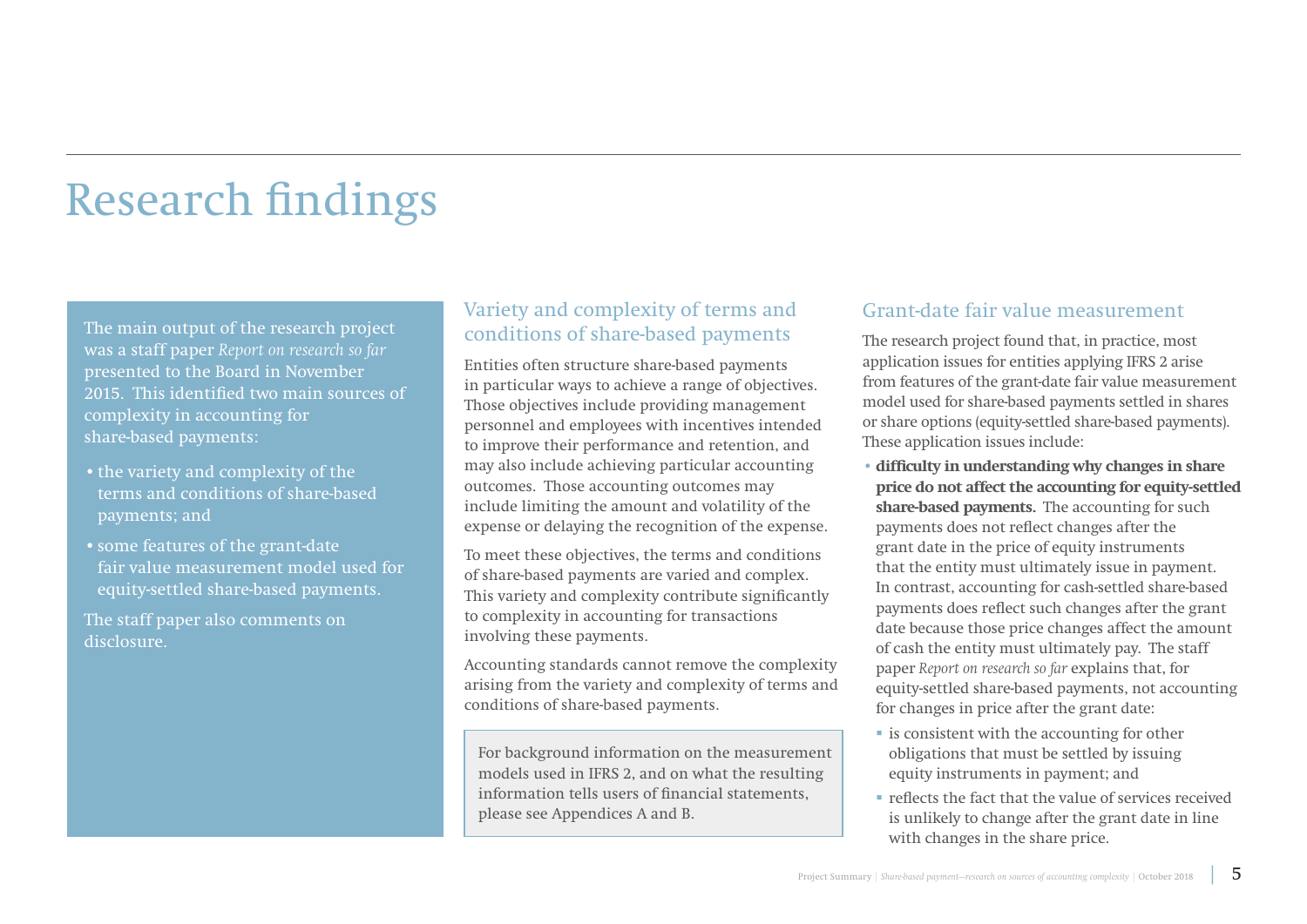## Research findings continued

- **complexity in classifying conditions of share‑based payments as vesting or non-vesting.** IFRS 2 identifies several categories of vesting conditions and non-vesting conditions and treats them differently in measuring share-based payments. Treating the categories differently has some advantages because it makes the resulting information more useful, but also causes some complexity. The research found that reducing that complexity significantly would require fundamental changes that:
- would negate the advantages of the grant-date fair value measurement model; and
- could be inconsistent with the distinction made between liabilities and equity in accounting for other obligations that must be settled by issuing equity instruments in payment.
- **apparently counterintuitive results for some actions that change equity-settled share-based payments.** The staff paper *Report on research so far* describes results that some stakeholders find counterintuitive, including continuing to recognise expense for cancelled share-based payments and not reversing expense for 'negative' modifications of share-based payments. That paper also summarises the explanations that the Basis for Conclusions on IFRS 2 provides for the approach to these items.

### **Disclosure**

The staff paper discusses (on pages 34–36) criticisms that IFRS 2 leads entities to disclose excessive information in their financial statements. The discussion comes to the following main conclusions:

- the average length of disclosure on share-based payment by a sample of entities was between 2.5 and 3 pages.
- the main factors contributing to the length of the disclosure are:
- the number of share-based payment arrangements (ie schemes) operated by the entity; and
- whether the entity discloses information about those payments separately or, as permitted by IFRS 2, in aggregate.
- IFRS 2, and amendments made in 2014 to IAS 1 *Presentation of Financial Statements*, provide appropriate flexibility in how entities can disclose information about share-based payments. Thus, entities can exercise judgement in deciding which information is material and therefore must be disclosed. In 2017, the Board provided guidance on such judgement by issuing IFRS Practice Statement 2 *Making Materiality Judgements*.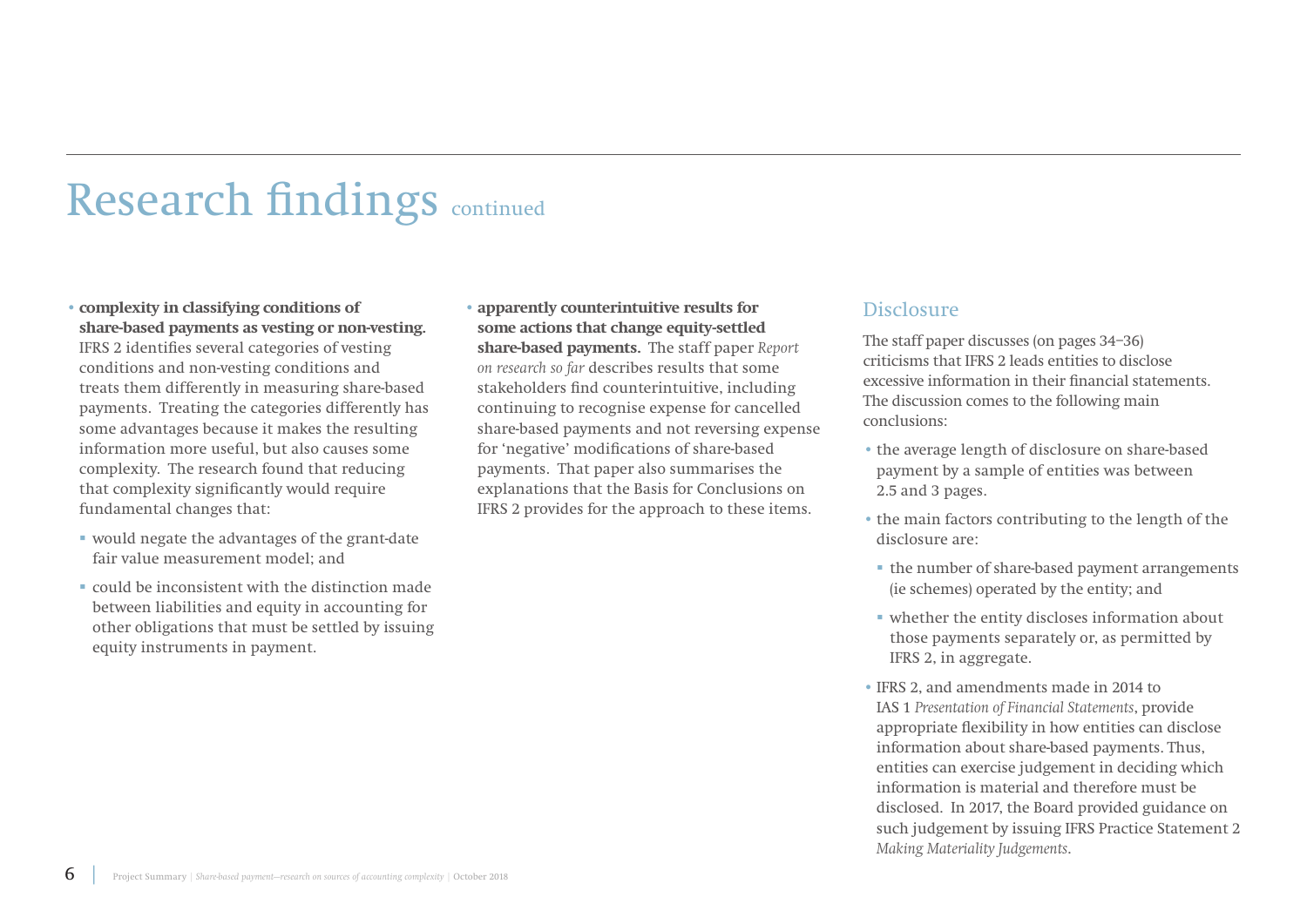## Feedback on research findings and conclusion

#### **Feedback on research findings**

The Board obtained feedback on its research findings from:

#### **The Global Preparers Forum, in March 2016, and the Accounting Standards Advisory Forum, in April 20161**

Members of these forums generally agreed with the findings, and indicated the Board should:

- not perform further research; and
- not reconsider the grant-date fair value measurement model.

#### **The 2015 Agenda Consultation**

Most respondents to the 2015 Agenda Consultation viewed work on share-based payments as of only low or medium priority. They commented that:

- most implementation issues have been resolved since IFRS 2 was issued in 2004; and
- overall, the Standard is considered to be operational.

#### **Conclusion**

In May 2016, the Board reviewed the above feedback, contained in a second staff paper *[Project Update and Agenda Consultation Feedback.](https://www.ifrs.org/-/media/feature/meetings/2016/may/iasb/share-based-payment/ap16-share-based-payment.pdf)* In the light of the evidence gathered and that feedback, the Board concluded that:

- there were no significant financial reporting problems pointing to a need to amend IFRS 2; and
- there was no need to perform further research on this topic or to seek further feedback from stakeholders.

<sup>1</sup> The Global Preparers Forum is an independent body providing the Board with input from companies preparing financial statements. The Accounting Standards Advisory Forum is an advisory group of national standardsetters and regional bodies that contributes to and supports the Board in its development of high-quality accounting standards by providing technical input.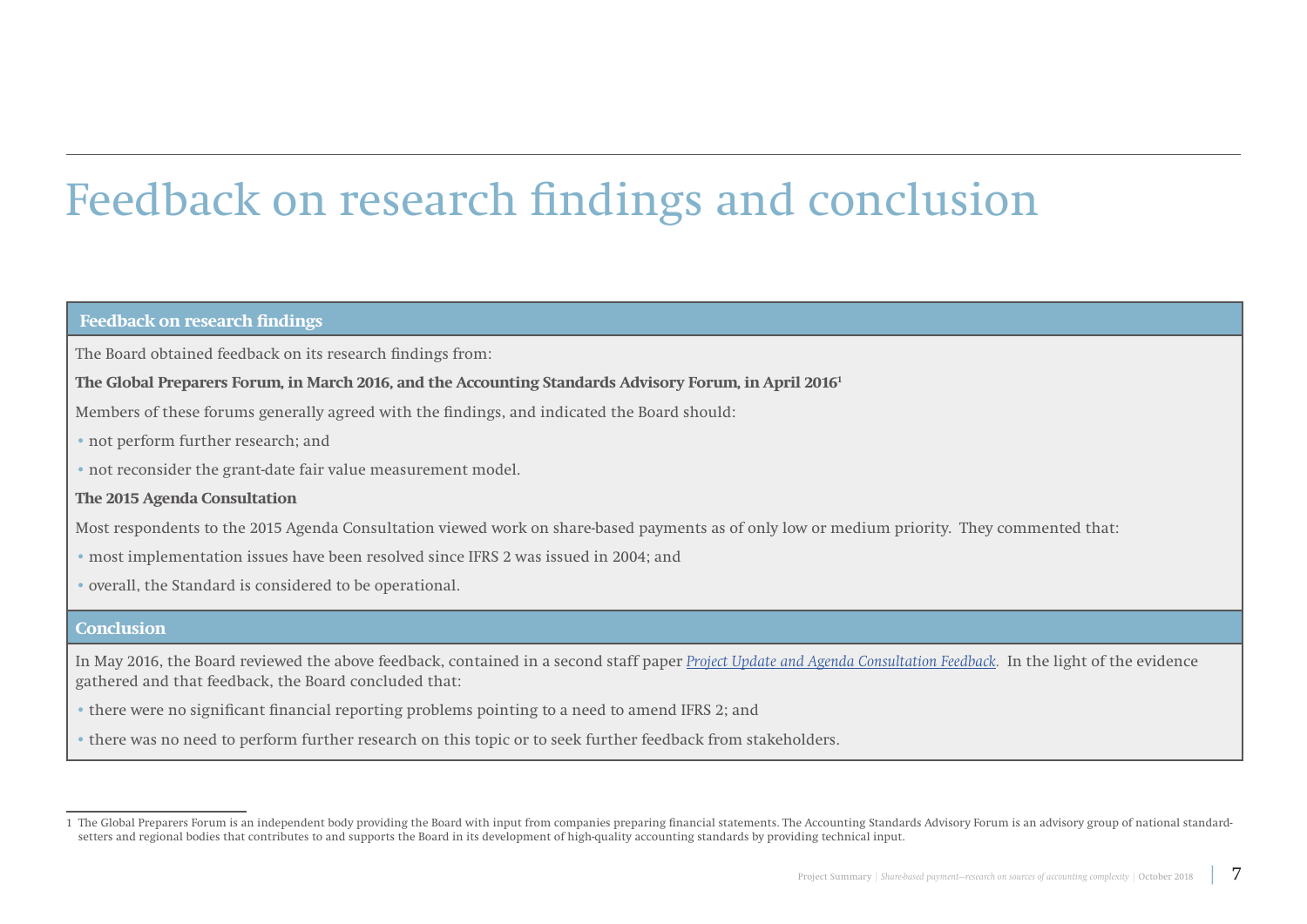# Appendix A—Measurement models in IFRS 2

IFRS 2 specifies how entities should account for goods or services received in exchange for share-based payments. A common example is receiving services from employees in exchange for issuing shares or share options. For simplicity, this summary focuses on transactions with employees. In many cases, employees need to provide their services over a number of years before the employees' benefits vest—ie before the employees' right to receive the shares or share options is no longer conditional on further service.

IFRS 2 identifies two types of share-based payment transactions:

- **equity-settled**: an entity pays for goods or services by issuing equity instruments, such as shares or share options.
- **cash-settled**: an entity pays for goods or services in cash, but the amount to be paid depends on the price of equity instruments issued by the entity.

## Equity-settled transactions

The measurement of equity-settled share-based payment transactions reflects the price of the shares or share options at the grant date. Grant date is the date at which the entity and the recipient of the shares or share options (for example, employees) agree to the arrangement and have a shared understanding of its terms and conditions. If the shares or share options are not traded in an active market, their price needs to be estimated.

The measurement of equity-settled share-based payment transactions is not updated after the grant date to reflect changes in the price of the shares or share options. This is for the following reasons:

- changes in the price of the shares or share options do not change the value of the goods or services received; and
- this treatment is consistent with how entities measure other equity instruments—such as many share warrants—issued in exchange for cash received. Entities do not update measurements of those instruments for changes in the price of those instruments.

Many equity-settled share-based payments are subject to service conditions and other vesting conditions (for example, a requirement to remain in service for a specified number of years) or non-vesting conditions (for example, a requirement to achieve a specified target). IFRS 2 requires different accounting treatments for different types of conditions. For example:

- for conditions based on an entity's own share price, the entity does not update the measurement after the grant date to reflect changes in the share price; but
- for vesting conditions requiring employees to provide services for a specified number of years, an entity does update the measurement to reflect changes in its estimate of how many employees will satisfy those conditions.

When the measurement of an equity-settled share-based payment is updated to reflect changes in estimates, that change in measurement is reported in profit or loss as part of the expense for employees' services.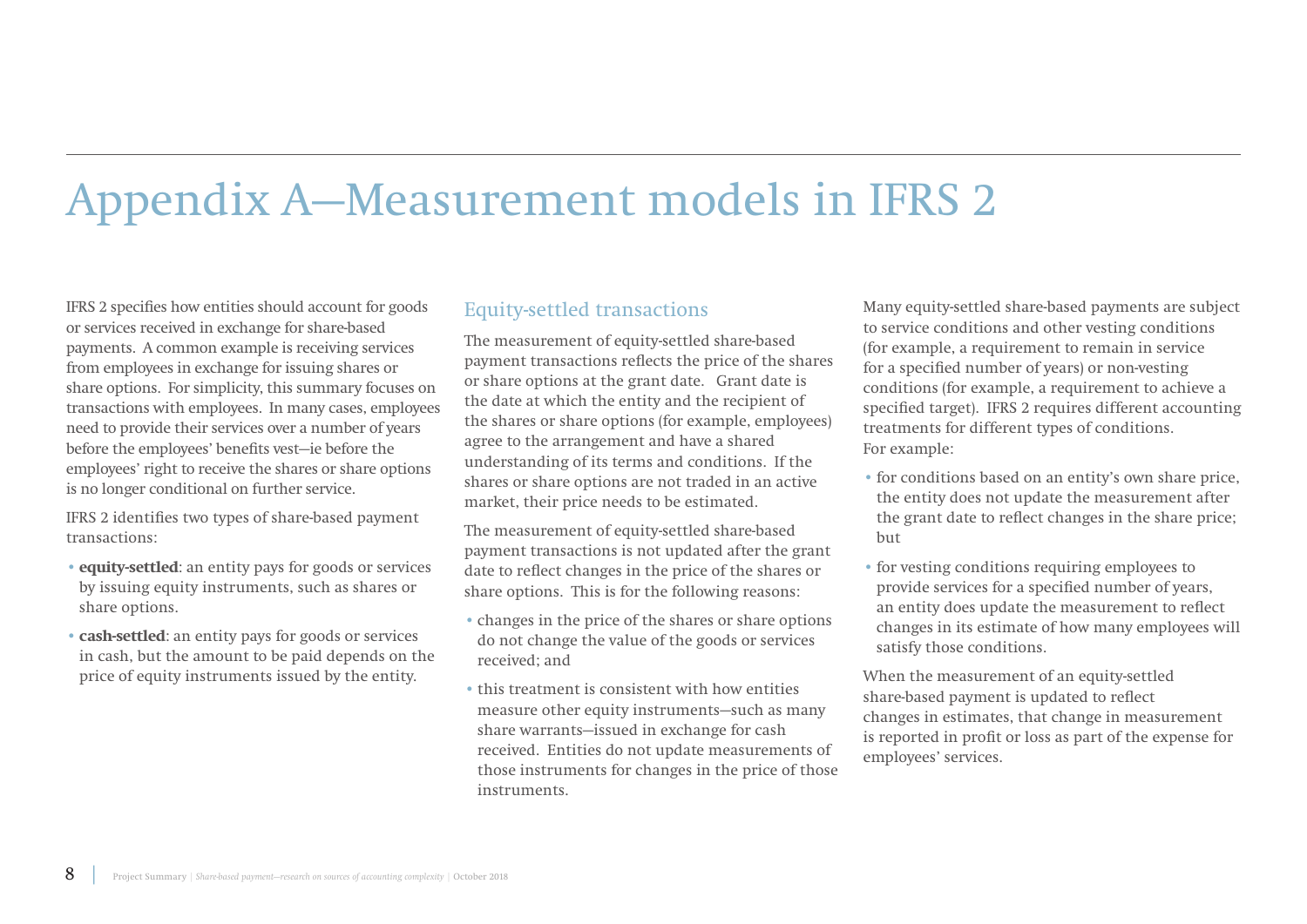# Appendix A—Measurement models in IFRS 2 continued

The grant-date fair value measurement model used in IFRS 2 for equity-settled transactions updates some inputs used in the measurement, but not all. Although that mixed treatment causes some complexity, it has advantages because it means the measurement:

- is updated in cases when the Board concluded that updating the input would provide useful information to users of financial statements, at a cost that does not exceed the benefits of that information. One example of the use of updated estimates is in estimating the number of employees who will satisfy vesting conditions that require them to provide service for a specified number of years.
- is not updated to reflect, for example, changes in the entity's own share price. Updating the measurement to reflect changes in the entity's own share price would be inconsistent with the measurement of other equity instruments—such as many share warrants—issued in exchange for cash.

The research found that reducing that complexity significantly would require fundamental changes that would negate those advantages of the grant-date fair value measurement model, and that could be inconsistent with the accounting for other obligations that must be settled by issuing equity instruments in payment.

### Cash-settled transactions

For cash-settled transactions, the amount of cash to be paid depends on the price of an equity instrument issued by the entity. The liability to pay that cash is measured on a basis that reflects the price of that equity instrument. The resulting measurement is updated at each reporting date to reflect:

- changes in the price of that equity instrument; and
- an updated estimate of the effect that all conditions have on the amount of cash to be paid.

Changes in the measurement of the liability are reported in profit or loss as part of the expense for employees' services.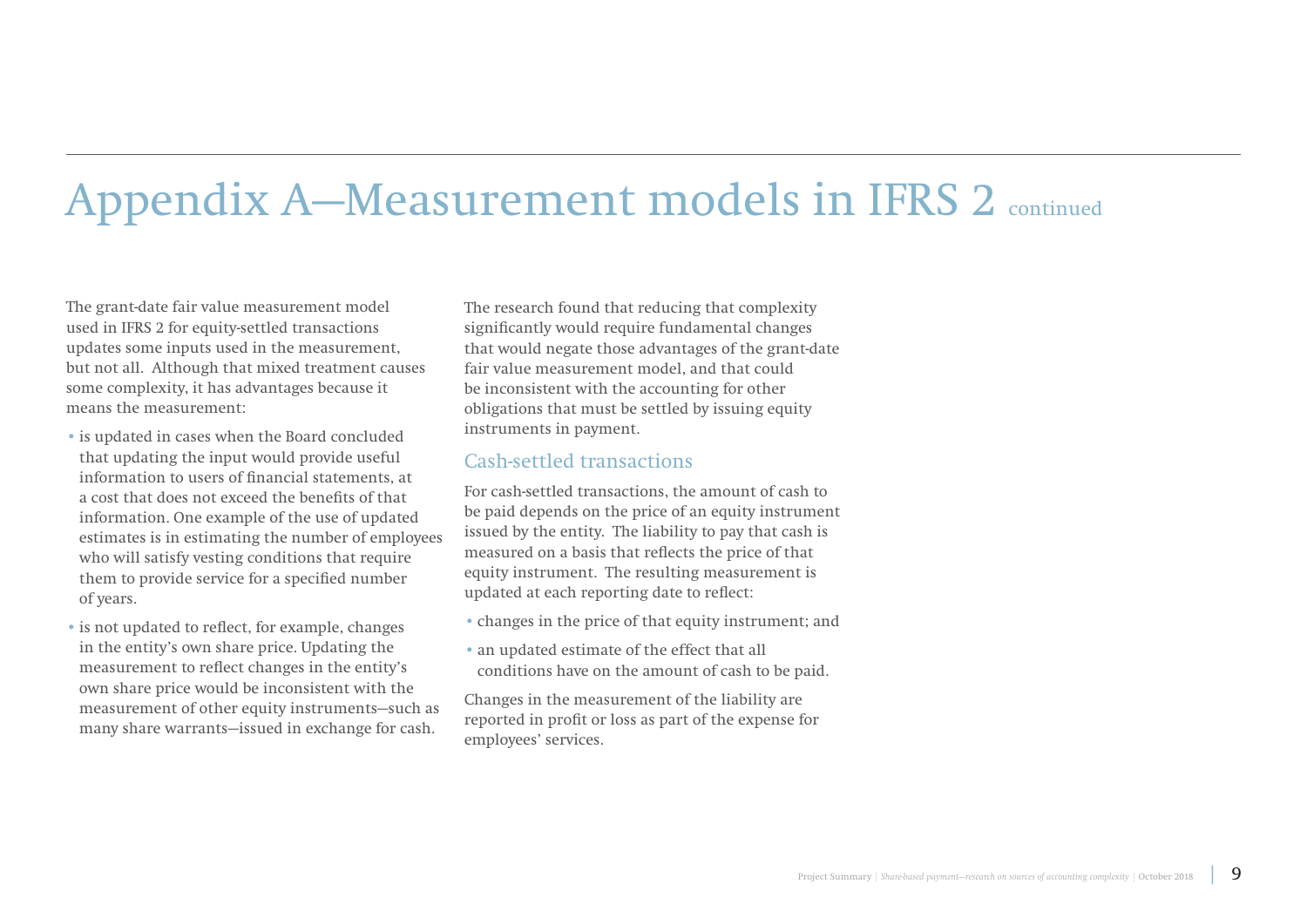# Appendix A–Measurement models in IFRS 2 continued

## Overview of accounting under IFRS 2 for share-based payments to employees

Table 1 summarises the accounting requirements for equity-settled and cash-settled share-based payment transactions. For simplicity, the table focuses on transactions with employees.

| Table 1 Accounting under IFRS 2 for share-based payment transactions with employees                                                                                                                                                                      |                       |                        |  |  |
|----------------------------------------------------------------------------------------------------------------------------------------------------------------------------------------------------------------------------------------------------------|-----------------------|------------------------|--|--|
|                                                                                                                                                                                                                                                          | <b>Equity-settled</b> | Cash-settled           |  |  |
| Expense recognised when services are received?                                                                                                                                                                                                           | <b>Yes</b>            | Yes                    |  |  |
| Obligation to pay recognised when services are received?                                                                                                                                                                                                 | Yes-as equity         | Yes-as a liability     |  |  |
| Subsequent measurement based on fair value at                                                                                                                                                                                                            | grant date            | reporting date         |  |  |
| After the grant date, do changes in the entity's share price affect measurement of the obligation and<br>of the expense for services received?                                                                                                           | N <sub>o</sub>        | Yes                    |  |  |
| After the grant date, if payments are subject to conditions and there are changes in estimates of whether<br>the conditions will be met, do those changes in estimates affect measurement of the obligation and<br>of the expense for services received? | For some conditions   | Yes-for all conditions |  |  |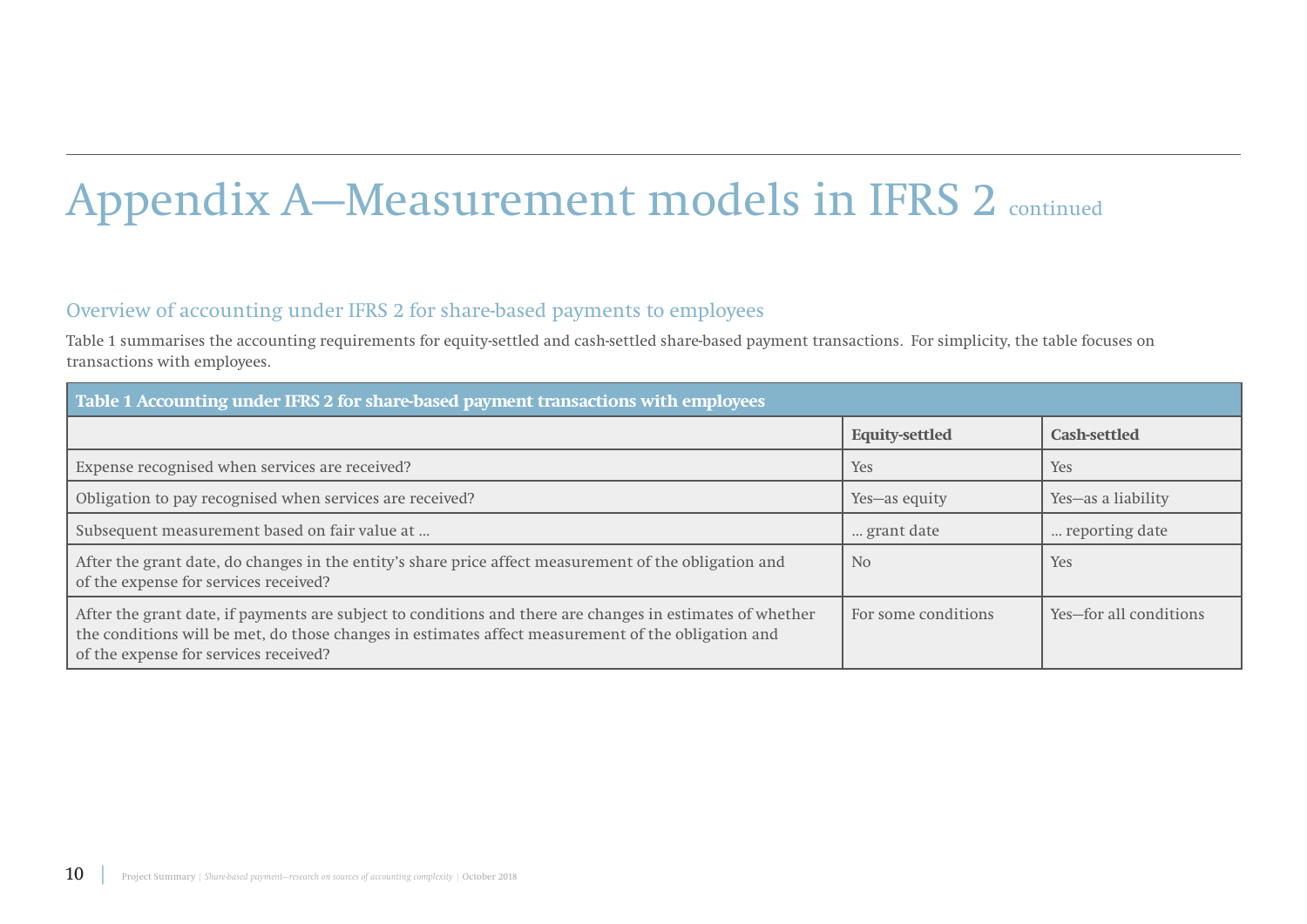## Appendix B—What does information required by IFRS 2 tell users of financial statements?

For simplicity, the following summary focuses on transactions with employees.

### Cost of services provided by employees

The expense recognised for services provided by employees in the current period provides users of financial statements with information about the cost of those services, regardless of whether payment is in cash or by issuing equity. That information can help users estimate the cost of services that employees will provide in future periods. Thus, that information is relevant for economic decisions and for the assessment of stewardship by management. The feedback obtained during the research indicated that most stakeholders agree that this information is relevant to users of financial statements.

Some people argue that the amount recognised as an expense for the cost of services provided by employees during the current period should not include the effect of share-based payments. In their view, including that effect leads to double counting because the denominator used in computing diluted earnings per share already reflects potential future dilution that will occur if employees become entitled to receive shares or to exercise share options.

However, the research confirmed that no double counting occurs. When an entity receives services from employees in exchange for share-based payments, those transactions have two separate effects:

- employees provided services to the entity during the current period, in exchange for share-based payment. The cost of those services is recognised as an expense in profit or loss. Hence, that cost, including the effect of share-based payment, is included in the *numerator*—'earnings'—of both basic earnings per share and diluted earnings per share.
- in the future, if employees exercise share options they receive in exchange for services they provided to the entity in current or prior periods, the interest of existing shareholders in future profits will be diluted. This potential future dilution increases the *denominator* of diluted earnings per share—the number of shares after dilution.

The denominator reflects only one of these effects potential future dilution. It does not reflect the cost of services provided by employees in the current period.

## Obligation to pay cash for services already provided by employees

The amount reported as a liability for cash-settled payments reflects an up-to-date estimate of the cash to be paid for services already provided by employees.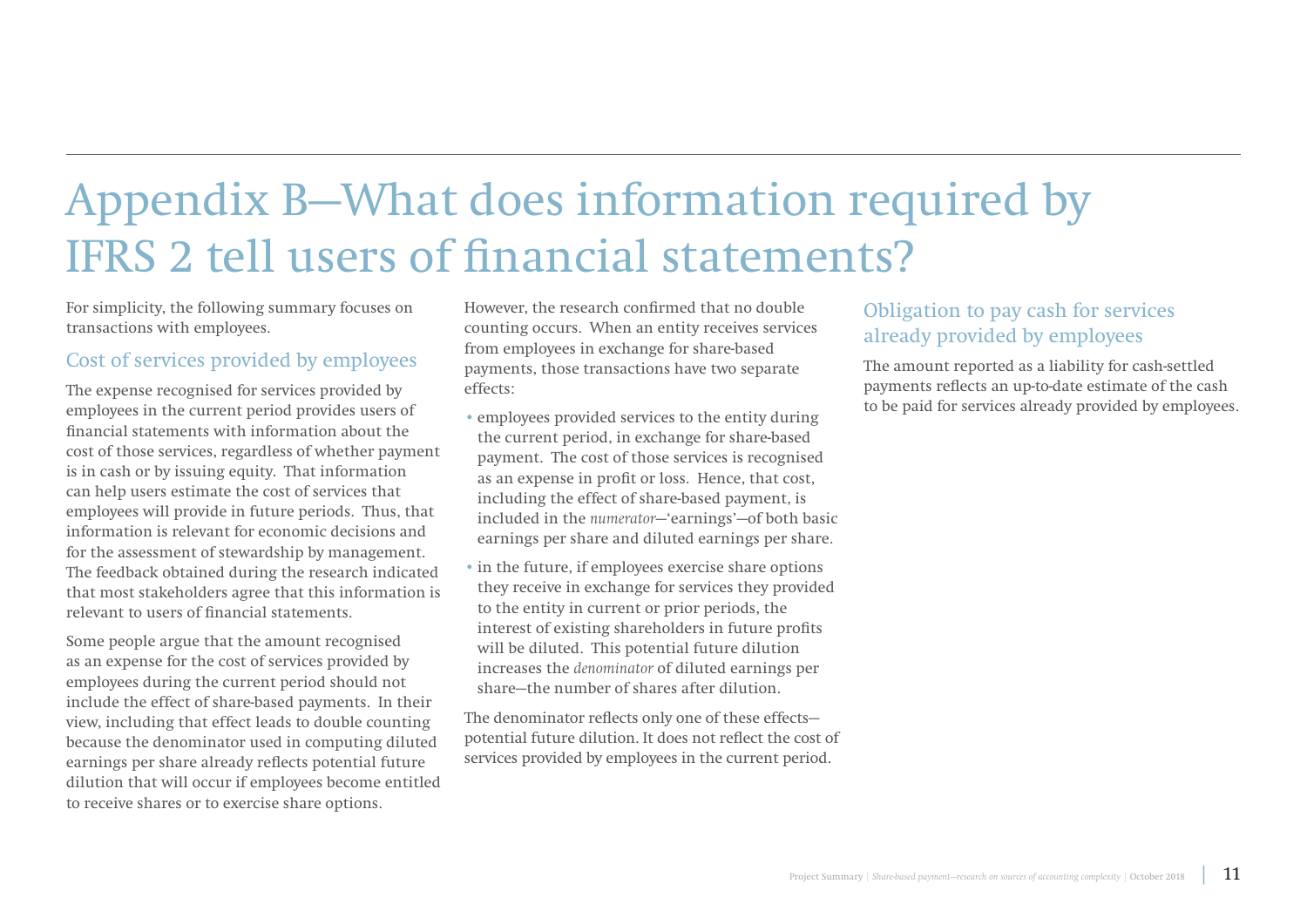# Appendix C—Other IFRS Standards and other projects

The staff paper *[Report on research so far](https://www.ifrs.org/-/media/feature/meetings/2016/may/iasb/share-based-payment/ap16a-share-based-payment.pdf)* compares IFRS 2 with some other IFRS Standards and discusses possible implications of other projects on the Board's workplan. Table 2 below summarises the comparison and implications. From that comparison and review, the Board identified no need for amendments to IFRS 2 or other Standards.

| Table 2 Other IFRS Standards and other projects                                       |                                                                                                                                                                                                                                                                                                                                                                                                                                                 |  |
|---------------------------------------------------------------------------------------|-------------------------------------------------------------------------------------------------------------------------------------------------------------------------------------------------------------------------------------------------------------------------------------------------------------------------------------------------------------------------------------------------------------------------------------------------|--|
| IAS 19 Employee Benefits                                                              | The staff paper contains (on pages 14–15) a comparison of the measurement model for long-term employee benefits within the<br>scope of IAS 19 with the measurement models for share-based payment transactions within the scope of IFRS 2.                                                                                                                                                                                                      |  |
|                                                                                       | IAS 19 requires entities to split pension costs between the cost of services for the current period and remeasurement of the cost of<br>services for prior periods. The staff paper notes that IFRS 2 does not require such a split for cash-settled or equity-settled share-based<br>payment transactions.                                                                                                                                     |  |
| Research project on<br>Financial Instruments with<br><b>Characteristics of Equity</b> | The staff paper mentions (on pages 22–23) the research project on Financial Instruments with Characteristics of Equity. That<br>research project focuses on instruments within the scope of IAS 32 Financial Instruments: Presentation and the Board does not expect<br>to amend IFRS 2 as a result of that project. Nevertheless, if approaches being explored in that project were also to be applied to<br>share-based payment transactions: |  |
|                                                                                       | • the information provided for equity-settled share-based payment transactions might show more clearly the effect of changes in an<br>entity's share price after the grant date and might be more comparable with information for cash-settled payments; and                                                                                                                                                                                    |  |
|                                                                                       | • the classification of some share-based payment transactions as equity-settled or as cash-settled might change.                                                                                                                                                                                                                                                                                                                                |  |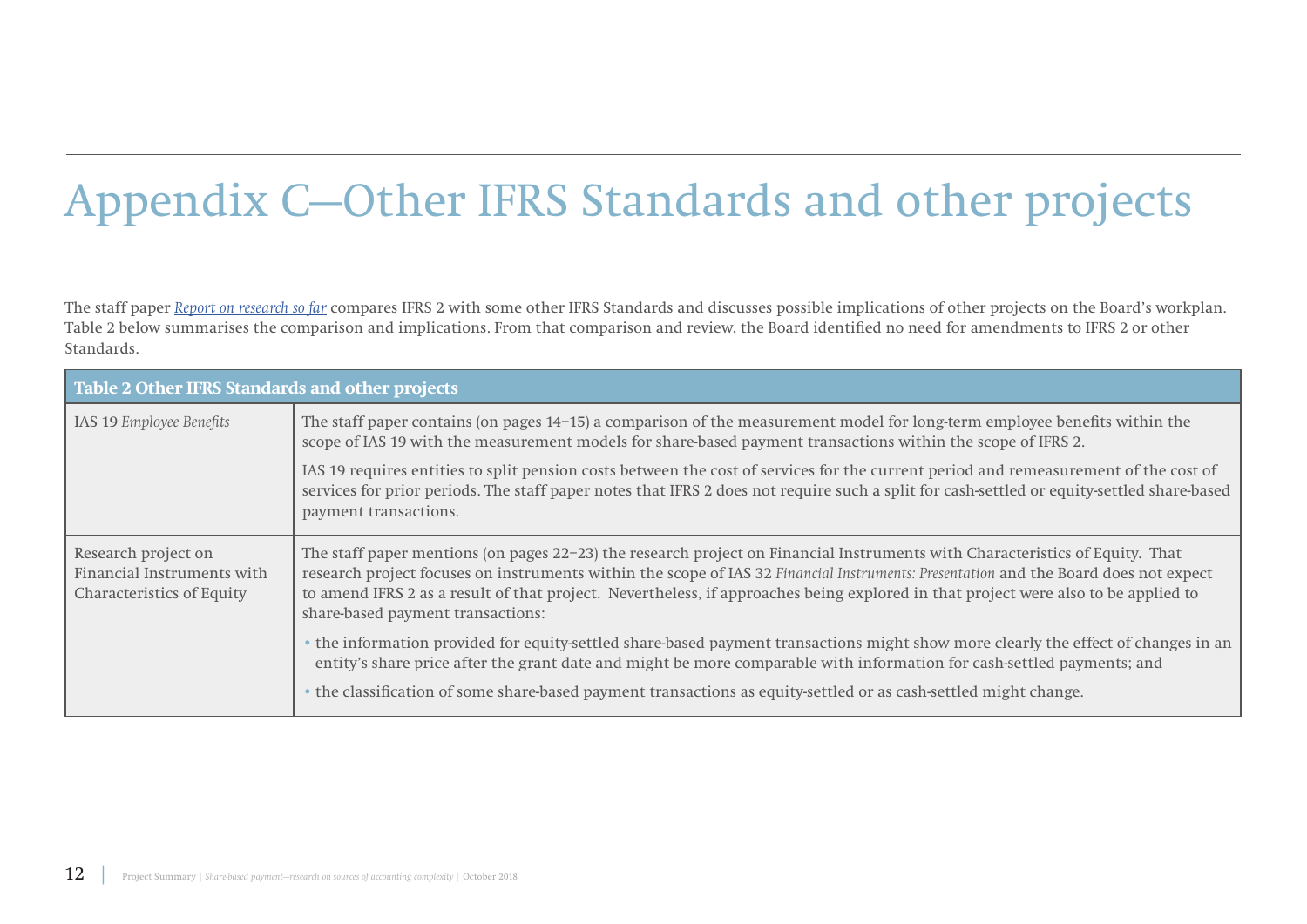## Notes